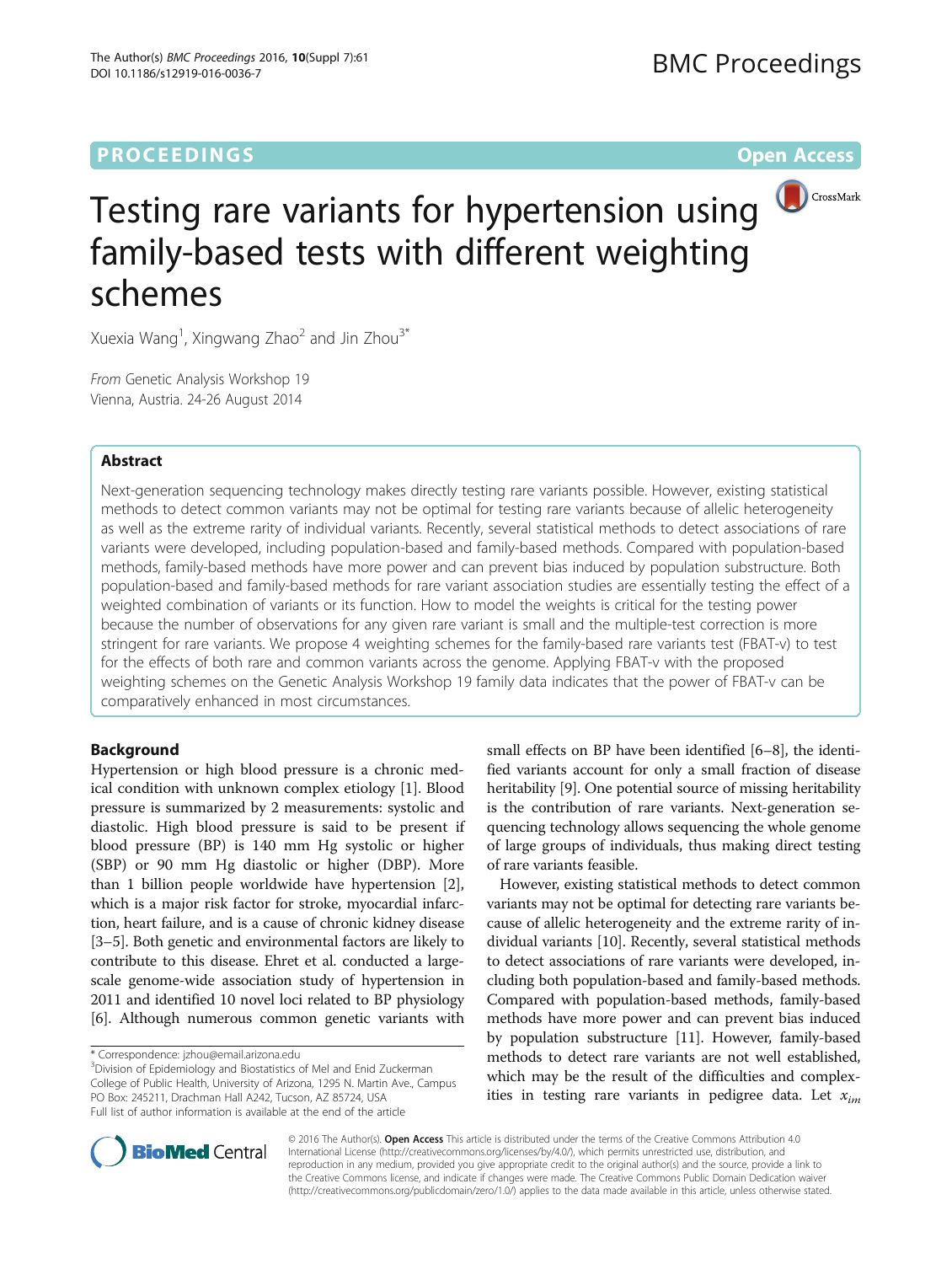denote the genotype (number of minor alleles) of the i<sup>th</sup> individual at the  $m<sup>th</sup>$  variant. Both population-based and family-based methods for rare variant association studies are essentially testing the effect of a weighted combination of variants,  $\Sigma_m w_m x_{im}$ , or its function. How to model the weights  $w_m$  is critical for the testing power because the number of observations for any given rare variant is small and the multiple-test correction is more stringent for rare variants [[12](#page-4-0)]. Family-based association tests for rare variants (FBAT-v) is a recently developed family-based method. In their paper on FBAT-v, De et al. used a weighting scheme based on allele frequency and noted that the optimal weighting scheme is unknown and dependent on the underlying disease model [\[11\]](#page-4-0). To powerfully test rare variants using family-based tests for hypertension based on the Genetic Analysis Workshop 19 (GAW19) data and to provide a powerful means to test the rare variants that play an important role in a disease etiology, we propose and evaluate 4 weighting schemes for the FBAT-v.

The GAW19 data consists of a whole genome sequencing data set for a large-scale pedigree-based sample that includes 959 individuals. Among the 959 individuals, 849 have simulated phenotypes in all 200 replicates. Our analysis focuses on the family data of the 849 individuals. We applied FBAT-v with the proposed weighting schemes to the GAW19 family data. Our results indicate that the type I error rates for all the methods compared are under control and the power of the FBAT-v with an optimal weight outperforms the methods compared in most circumstances.

#### Methods

Consider a sample of  $n$  trios. Each individual in the sample has been genotyped at M variants in a genomic region. Denote  $y_i$  as the quantitative trait for the  $i^{th}$  offspring. Denote  $X_i = (x_{i1}, ..., x_{iM})^T$  as the genotypic score of the  $i^{th}$ individual, where  $x_{im} \in \{0, 1, 2\}$  is the number of minor alleles that the  $i^{th}$  individual has at the  $m^{th}$  variant.

Suppose that we have  $p$  covariates. Let  $(z_{i1},...,z_{ip})^T$  denote covariates of the  $i<sup>th</sup>$  individual. We adjust both trait value  $y_i$  and genotypic score  $x_{im}$  for the covariates by applying linear regressions. That is,

$$
y_i = \alpha_0 + \alpha_1 z_{i1} + \dots + \alpha_p z_{ip} + \varepsilon_i \text{ and } x_{im}
$$
  
=  $\alpha_{0m} + \alpha_{1m} z_{i1} + \dots + \alpha_{pm} z_{ip} + \tau_{im}$ 

Let  $\tilde{y}_i$  and  $\tilde{x}_{im}$  denote the residuals of  $y_i$  and  $x_{im}$ , respectively. Denote  $\tilde{X}_i = (\tilde{x}_{i1}, \ldots, \tilde{x}_{iM})$  as the residuals of the genotypic score of the  $i<sup>th</sup>$  individual.

To test the null hypothesis of no association, the weighted family-based association test (FBAT) statistic for rare variants (FBAT-v) [\[11](#page-4-0)] can be defined as

$$
Z = W^{(w)}/\sqrt{Var(W^{(w)})}
$$
 (1)

where 
$$
W^{(w)} = \sum_{m=1}^{M} w_m U_m
$$
,  $U_m = \sum_{i=1}^{n} (\tilde{y}_i - \mu)(\tilde{x}_{im} - E(\tilde{x}_{im} | P_{im}))$ ,

 $\mu$  is the mean of the trait and  $P_{im}$  is the parental genotypes for the  $i^{th}$  family of the  $m^{th}$  variant.

 $Z$  approximately follows  $N(0,1)$  in large samples under the null hypothesis of no association. For large pedigrees, pedigrees are decomposed into nuclear families which are treated as independent unless a trait locus is known to be linked to the markers under test. The pedigree's contribution to the tests statistic is obtained by summing over all nuclear families within the pedigree. However, in the case where linkage is present and the null hypothesis states "no association but linkage presents," the genotypes of the different nuclear families derived from 1 pedigree are correlated. In this case, the variance of  $W^{(w)}$  should be computed empirically in order to keep the type I error rates under control.

To increase the power of FBAT-v, we propose the following 3 weighting schemes that use only founders' information. In the family data, founders are individuals who have no parents specified (assuming  $l$  founders in total): genotype risk value  $(qrv)$ ; log odds ratio (lor); and optimal weight (ow).

#### Genotype risk value

The genotype risk value (grv) weighting scheme is based on genotype frequencies and effect sizes for each singlenucleotide polymorphism (SNP) from the single-variant study. Comparing the continuous trait with a prespecified threshold, we can classify subjects into 2 categories: cases and controls. Assume that AA, AB, and BB (A, low-risk allele; B, high-risk allele) are genotypes for a SNP. Based on the log-additive model, the 3 genotypes have a relative risk of 1, odds ratio (OR), OR<sup>2</sup>, respectively. If the B allele has frequency  $p$ , then the average relative risk (ARR) in the population can be calculated as:  $ARR = (1 - p)^2 + 2p(1 - p)OR + p^2OR^2$ . 1/ARR, OR/ ARR, and  $OR^2/ARR$  are assigned as weights for genotype AA, AB, and BB, respectively. This weighting scheme puts big weights on variants with more copies of the risk alleles.

#### Log odds ratio

The *log odds ratio (lor)* weighting scheme is based on effect size for each SNP from the single-variant study. Similarly, comparing the continuous trait with a prespecified threshold (eg,  $SBP = 140$  mm Hg), we can classify subjects into 2 categories: cases and controls. We can then build a logistic regression model by adjusting for covariates such as age, gender, and smoking status. The weight for each individual SNP is determined by the lor of its association with disease. This weighting scheme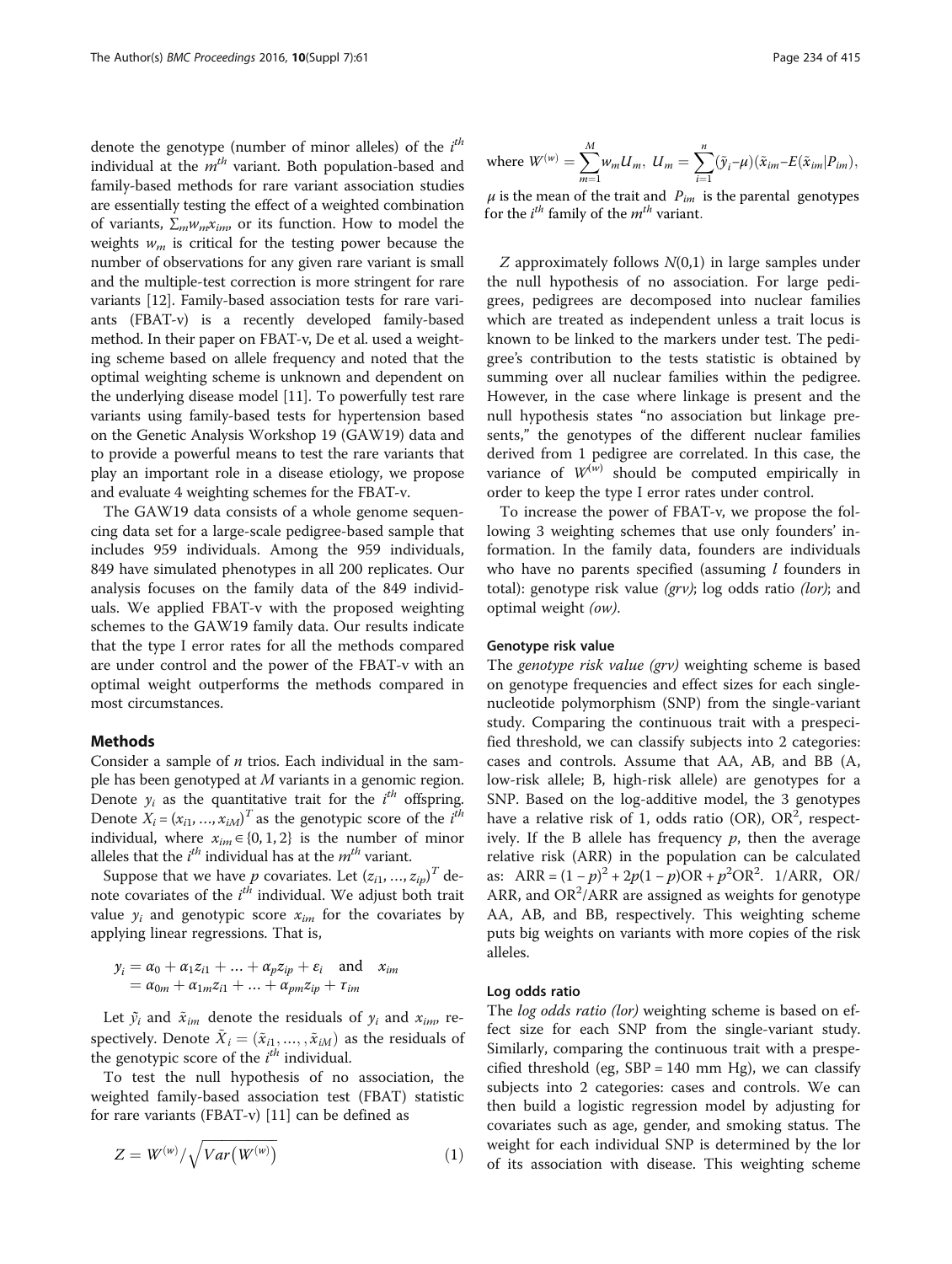puts big weights on variants with large effect sizes associated with disease.

#### Optimal weight

The *optimal weight (ow)*  $w_s^o$  was first proposed by Sha et al. [[13\]](#page-4-0) in a population-based test TOW (test for testing the effect of an optimally weighted combination of variants) by assuming the independence among rare variants:

$$
w_m^o = \rho(\tilde{y}, \tilde{x}_m) / \sqrt{\sum_{i=1}^l (\tilde{x}_{im} - \overline{\tilde{x}}_m)^2}
$$
, where  $\rho$  is the correl-

ation coefficient between trait value residuals  $\tilde{y}$  of unrelated individuals and genotypic score residuals. This weighting scheme gives large weights to rare variants that have small allele frequencies and strong associations with the trait of interest.

All the aforementioned weighting schemes—grv, lor, and ow—can adjust the direction of the association, which potentially can boost power of FBAT-v as FBAT-v only focuses on all the variants having effects in the same directions and can lead to lower power when there are variants with effects in the opposite directions. In addition to the aforementioned weighting schemes, we also propose to use functional prediction scores as weights in FBAT-v. By incorporating computational predictions of the functional effects of nonsynonymous variants into FBAT-v, it can avoid the loss of power that results from combining both functional and nonfunctional variants [\[12](#page-4-0)].

#### Functional prediction

Price et al. [\[12](#page-4-0)] first incorporated computational predictions of the functional effects of missense variants in their statistical test and reported that incorporating computational predictions of functional importance further boosted power. In this study, we investigate whether incorporation of PolyPhen-2 scores as weights improves the FBAT-v test. We use SnpEff ([http://snpEff.sourcefor](http://snpeff.sourceforge.net/)[ge.net\)](http://snpeff.sourceforge.net/) [\[14\]](#page-4-0) to predict nonsynonymous, splice, and stop variants, and to obtain the predicted functional scores of all nonsynonymous SNPs with PolyPhen-2 algorithm (<http://genetics.bwh.harvard.edu/pph2>) [\[15\]](#page-4-0). We assign

weights equal to the PolyPhen-2 score for nonsynonymous SNPs and 0 otherwise. For those nonsynonymous SNPs without a prediction score, we impute them with the corresponding median prediction score of a gene.

#### Results

We apply the FBAT-v method incorporating the proposed weighting schemes—grv, lor, ow, and functional prediction  $(p)$ —to the GAW19 family data, which consists of a whole genome sequencing data set for a largescale pedigree-based sample of 959 individuals. Among the 959 individuals, 849 have simulated phenotypes in all 200 replicates. Our analysis focuses on the family data of the 849 individuals. The genotype, phenotype, and other information of 108 founders (unrelated individuals) out of the 849 individuals are used to calculate the grv, lor, and ow weights.

To evaluate type I error rates and the power of FBAT-v incorporating the 4 different weighting schemes, we employ the complete set of 200 replicates in the GAW19 family data. Significance is assessed in significance levels of 0.1, 0.05, and 0.01. For power comparisons, FBAT-v with the 4 weighting schemes is compared with FBAT-v with the weighting scheme based on allele frequencies as in De et al. [[11](#page-4-0)]. In our analyses, we focus on 2 continuous phenotypes: SBP and DBP. The estimated heritability for SBP and DBP is in the range of 20–30 % [\[16\]](#page-4-0). We apply linear regression for each exam by adjusting for age, sex, and BP meds (ie, current use of antihypertensive medications) to generate standardized residuals for traits and genotypic scores. Our final analysis is based on the average residuals over 3 examinations.

#### Type I error

To estimate the type I error rates, using our proposed approaches, we test association between the simulated trait Q1 and a region including 28 SNPs selected from gene MAP4 of chromosome 3. Q1 in the family data set is simulated as a normally distributed quantitative trait that is correlated among family members (additive genetic heritability =  $0.68$ ), but not influenced by any of the genotyped SNPs. Therefore, any observed associations are false positives. Table 1 shows the type I error rate of FBAT-v with 5 different weighting schemes: FBAT-v

Table 1 Type I error of FBAT-v with different weighting schemes and using trait Q1

| Significance level            | Tests    |              |              |             |             |  |
|-------------------------------|----------|--------------|--------------|-------------|-------------|--|
| $(95%$ CI)                    | FBAT-v-e | FBAT-v-e-grv | FBAT-v-e-lor | FBAT-v-e-ow | FBAT-v-e-fp |  |
| $0.01$ ( $-0.004$ , $0.024$ ) | 0.005    | 0.01         | 0.0          | 0.015       | 0.015       |  |
| 0.05(0.02, 0.08)              | 0.065    | 0.060        | 0.05         | 0.065       | 0.055       |  |
| 0.1(0.058, 0.142)             | 0.1      | 0.1          | 0.085        | 0.12        | 0.095       |  |

CI confidence interval, FBAT-v-e FBAT-v with weighted sum weights as in De et al. [[11](#page-4-0)] using empirical variance, FBAT-v-e-fp FBAT-v with functional prediction (fp) weights using empirical variance, FBAT-v-e-grv FBAT-v with genotype risk value (grv) weights using empirical variance, FBAT-v-e-lor FBAT-v with log odds ratio (lor) weights using empirical variance, FBAT-v-e-ow FBAT-v with optimal weight (ow) weights using empirical variance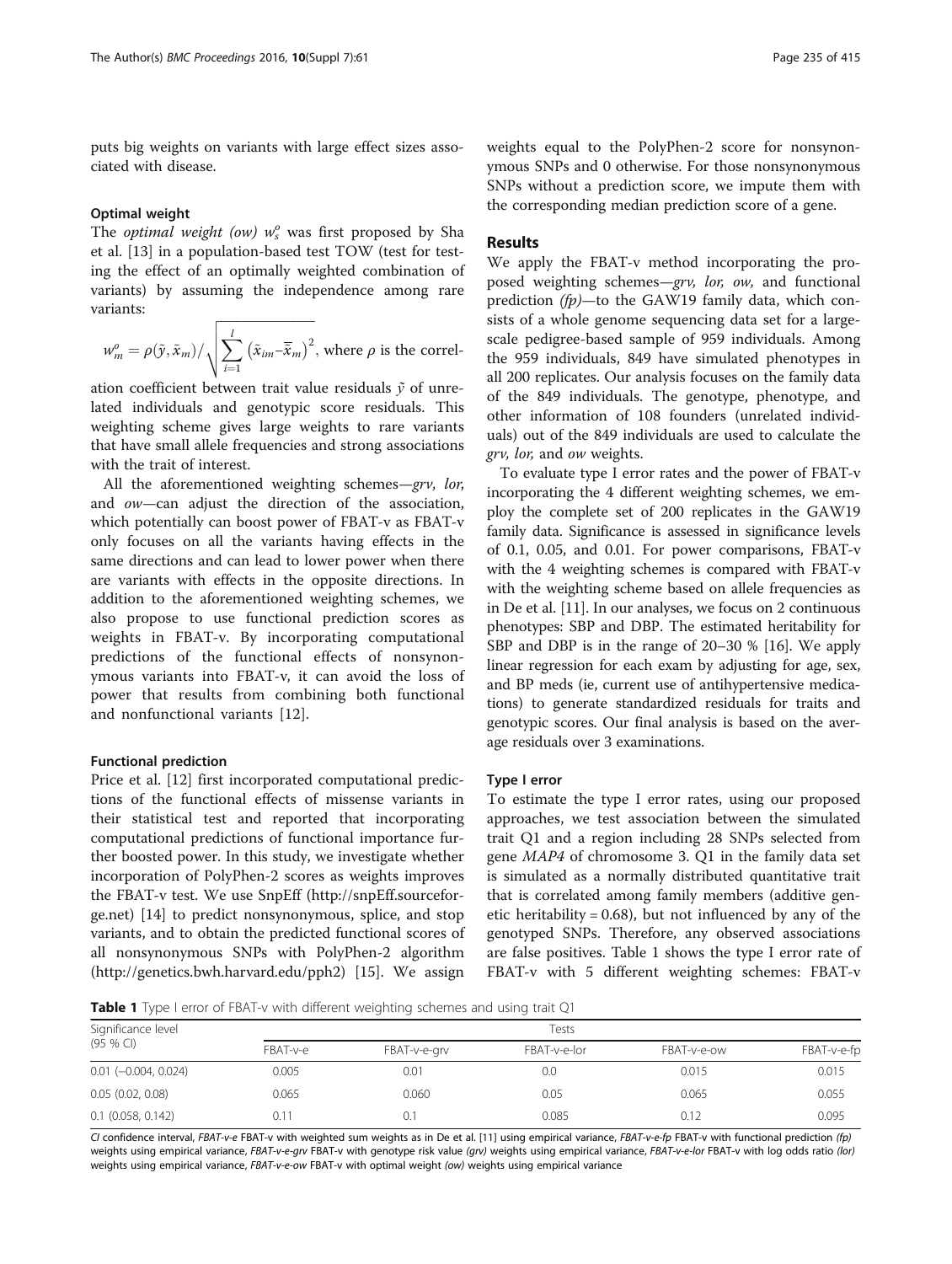| Gene        | CHR  | Position               | No. of SNPs | No. of FV | MAF $<$ 1 %  | MAF $<$ 5 %  | TVE (%) |
|-------------|------|------------------------|-------------|-----------|--------------|--------------|---------|
| MAP4        |      | (47892180, 48130769)   | 894         |           | 621(69.46 %) | 740(82.71 %) | 6.48    |
| <b>TNN</b>  |      | (175036994, 175117202) | 533         | 18        | 224(42.03 %) | 274(51.41 %) | 4.08    |
| NRF1        |      | (129251555, 129396922) | 740         | 14        | 385(51.33)   | 489(66.08 %) | 2.65    |
| <b>LEPR</b> |      | (65886335, 66103176)   | 980         |           | 380(38.78 %) | 516(52.65 %) | 2.5     |
| FLT3        | 13   | (28577411, 28682904)   | 849         | 10        | 340(40.04 %) | 488(57.48 %) | 1.22    |
| $-1$ $-1$   | ---- | .<br>.                 | ____        | .         |              |              |         |

<span id="page-3-0"></span>Table 2 Summary statistics of the top 5 genes

CHR chromosome, FV functional variants, MAF minor allele frequency, TVE total variance explained

with the weighted sum weights as in De et al. [[11](#page-4-0)] using empirical variance (FBAT-v-e); FBAT-v with grv weights using empirical variance (FBAT-v-e-grv); FBAT-v with lor weights using empirical variance (FBAT-v-e-lor); FBAT-v with ow weights using empirical variance (FBAT-v-e-ow); and FBAT-v with  $fp$  weights using empirical variance (FBAT-v-e-fp). The type I error rates of FBAT-v with all the 5 weighting schemes are under control.

#### Power comparison

To evaluate the performance of our approaches, we compare the power of FBAT-v-e, FBAT-v-e-grv, FBAT-ve-lor, FBAT-v-e-ow, and FBAT-v-e-fp in detecting association between SBP or DBP and the top 5 genes

(MAP4, TNN, NRF1, LEPR, and FLT3) influencing simulated SBP or DBP.

Genes were defined by transcription start and end positions obtained from the University of California Santa Cruz (UCSC) Genome Browser hg19 build ([http://](http://genome.ucsc.edu/) [genome.ucsc.edu/](http://genome.ucsc.edu/)). Table 2 shows the summary statistics of the top 5 genes that influence simulated SBP and DBP. The total variance explained by each of the 5 genes is greater than 1 %. The percentage of rare variants in each gene is more than 50 % with a minor allele frequency (MAF) of less than 5 %, and greater than 38 % with a MAF of less than 1 %.

Table 3 indicates power of the compared methods for association study in each gene. Because MAP4 can explain 6.48 % of the disease heritability and it has 69.46 % of rare variants with a MAF of less than 1 %, all the

Table 3 Power comparisons of FBAT-v with different weighting schemes for SBP/DBP

| Gene                        | Power of Tests |              |              |             |             |  |  |  |
|-----------------------------|----------------|--------------|--------------|-------------|-------------|--|--|--|
|                             | FBAT-v-e       | FBAT-v-e-grv | FBAT-v-e-lor | FBAT-v-e-ow | FBAT-v-e-fp |  |  |  |
| Significance level $= 0.05$ |                |              |              |             |             |  |  |  |
| MAP4                        | 0.63/0.505     | 0.65/0.53    | 0.51/0.47    | 0.68/0.56   | 0.65/0.52   |  |  |  |
| <b>TNN</b>                  | 0.015/0.03     | 0.01/0.03    | 0.02/0.01    | 0/0.02      | 0.06/0.04   |  |  |  |
| NRF1                        | 0/0.025        | 0/0.01       | 0.01/0       | 0.03/0.02   | 0.05/0.03   |  |  |  |
| LEPR                        | 0.035/0.04     | 0.04/0.01    | 0.03/0.01    | 0.05/0.03   | 0.04/0.035  |  |  |  |
| FLT3                        | 0/0.025        | 0.02/0.04    | 0/0.01       | 0.04/0.05   | 0/0.03      |  |  |  |
| Significance $level = 0.1$  |                |              |              |             |             |  |  |  |
| MAP4                        | 0.82/0.715     | 0.86/0.74    | 0.71/0.62    | 0.85/0.765  | 0.83/0.74   |  |  |  |
| <b>TNN</b>                  | 0.075/0.085    | 0.08/0.1     | 0.09/0.115   | 0.1/0.16    | 0.22/0.19   |  |  |  |
| NRF1                        | 0.035/0.1      | 0.03/0.125   | 0.02/0.09    | 0.06/0.185  | 0.08/0.145  |  |  |  |
| LEPR                        | 0.07/0.105     | 0.05/0.09    | 0.08/0.135   | 0.11/0.2    | 0.1/0.12    |  |  |  |
| FLT3                        | 0.035/0.1      | 0.05/0.13    | 0.04/0.11    | 0.055/0.15  | 0.04/0.13   |  |  |  |
| Significance level $= 0.2$  |                |              |              |             |             |  |  |  |
| MAP4                        | 0.90/0.865     | 0.92/0.87    | 0.85/0.77    | 0.95/0.89   | 0.94/0.85   |  |  |  |
| <b>TNN</b>                  | 0.17/0.2       | 0.15/0.22    | 0.18/0.21    | 0.15/0.255  | 0.29/0.33   |  |  |  |
| NRF1                        | 0.155/0.195    | 0.18/0.21    | 0.14/0.18    | 0.2/0.24    | 0.17/0.22   |  |  |  |
| LEPR                        | 0.07/0.165     | 0.08/0.175   | 0.09/0.19    | 0.14/0.22   | 0.11/0.17   |  |  |  |
| FLT3                        | 0.135/0.195    | 0.15/0.18    | 0.17/0.22    | 0.195/0.17  | 0.15/0.215  |  |  |  |

FBAT-v-e FBAT-v with weighted sum weights as in De et al. [\[11\]](#page-4-0) using empirical variance, FBAT-v-e-fp FBAT-v with functional prediction (fp) weights using empirical variance, FBAT-v-e-grv FBAT-v with genotype risk value (grv) weights using empirical variance, FBAT-v-e-lor FBAT-v with log odds ratio (lor) weights using empirical variance, FBAT-v-e-ow FBAT-v with optimal weight (ow) weights using empirical variance